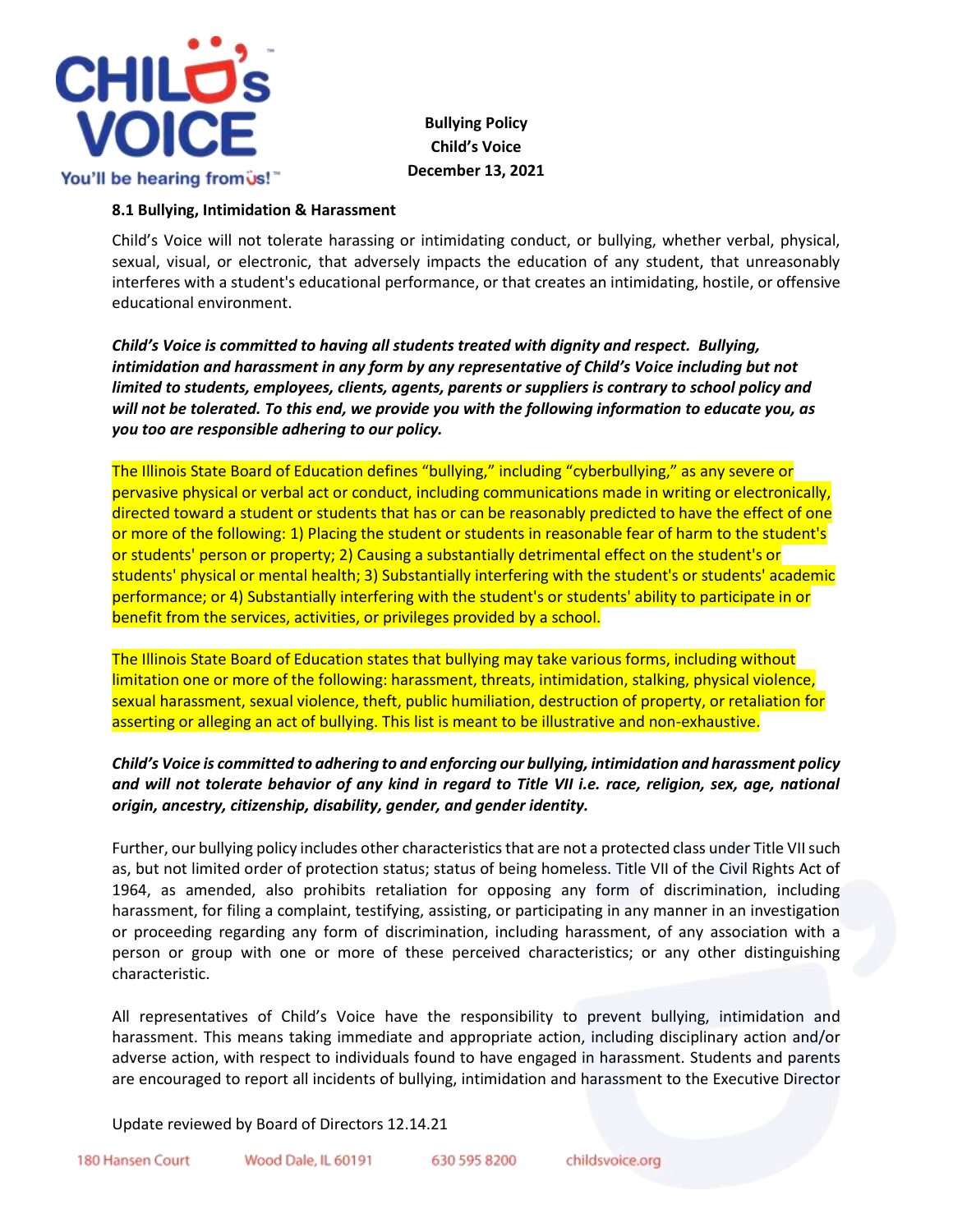and/or their classroom teacher. Any individual may report these incidences by calling (630)595-8200, and speaking with the Executive Director, or emailing [mwilkins@childsvoice.org](mailto:mwilkins@childsvoice.org) anonymously as well.

### **8.2 Prohibited Conduct**

Child's Voice considers the following conduct to represent some of the types of acts, which violate Child's Voice bullying, intimidation and harassment policy:

- A. Physical assaults of a sexual nature, such as: rape, sexual battery, molestation or attempts to commit these assaults; and intentional physical conduct which is sexual in nature, such as touching, pinching, patting, grabbing, brushing against a student's body, or poking a student's body.
- B. Preferential treatment pertaining to a student's race, gender, religion, national origin, ethnicity, or sexual preference or physical disability, promises or preferential treatment to a student(s) for submitting to sexual conduct, including soliciting or attempting to solicit any student to engage in sexual activity or compensation or reward; and
- C. Subjecting, or threats of subjecting, student to unwelcome sexual attention or conduct or intentionally creating a hostile, or offensive educational environment.
- D. Sexual or discriminatory displays or publications anywhere in Child's Voice educational environment such as:
	- 1. Displaying pictures, posters, calendars, graffiti, objects, promotional materials, reading materials, or other materials that are sexually or discriminatory suggestive, sexually or discriminatory demeaning, or pornographic, or bringing into Child's Voice educational environment or possessing any such material to read, display or view at work.
	- 2. Displaying signs or other materials purporting to segregate or discriminating against a student(s) pertaining to their race, gender, religion, national origin, ethnicity, or sexual preference or physical disability, in any area of the educational

# *8.2.1 Consequences of Harassment Policy Violation*

If monitoring of Internet usage and/or any Child's Voice information system reveals possible evidence of a violation of criminal statutes, this evidence and any other related information, including identification information about the user, may be provided to law enforcement officials. All communications, including text and images, are considered public communication and may be disclosed to law enforcement or other third parties without prior consent or knowledge of the sender or receiver.

#### **What to do if you feel you have been bullied, intimidated and/or harassed**

Students who feel mistreated by bullying, intimidation and/or harassment are encouraged to report the incident to the Executive Director immediately. Our policy is that all incidents are to be reported verbally and in writing. In the event of a complaint, Child's Voice will:

- Conduct a thorough investigation of the complaint and charges
- Result of the findings, will take appropriate action

Harassment is unlawful and hurts everyone at the school. Any of the prohibited conduct described here is harassment of anyone at whom it is directed or who is otherwise subjected to it. Each incident of bullying, intimation and/or harassment, moreover, contributes to a hostile educational environment. Anyone who engages in such conduct should be and will be made to bear the full responsibility for such unlawful conduct.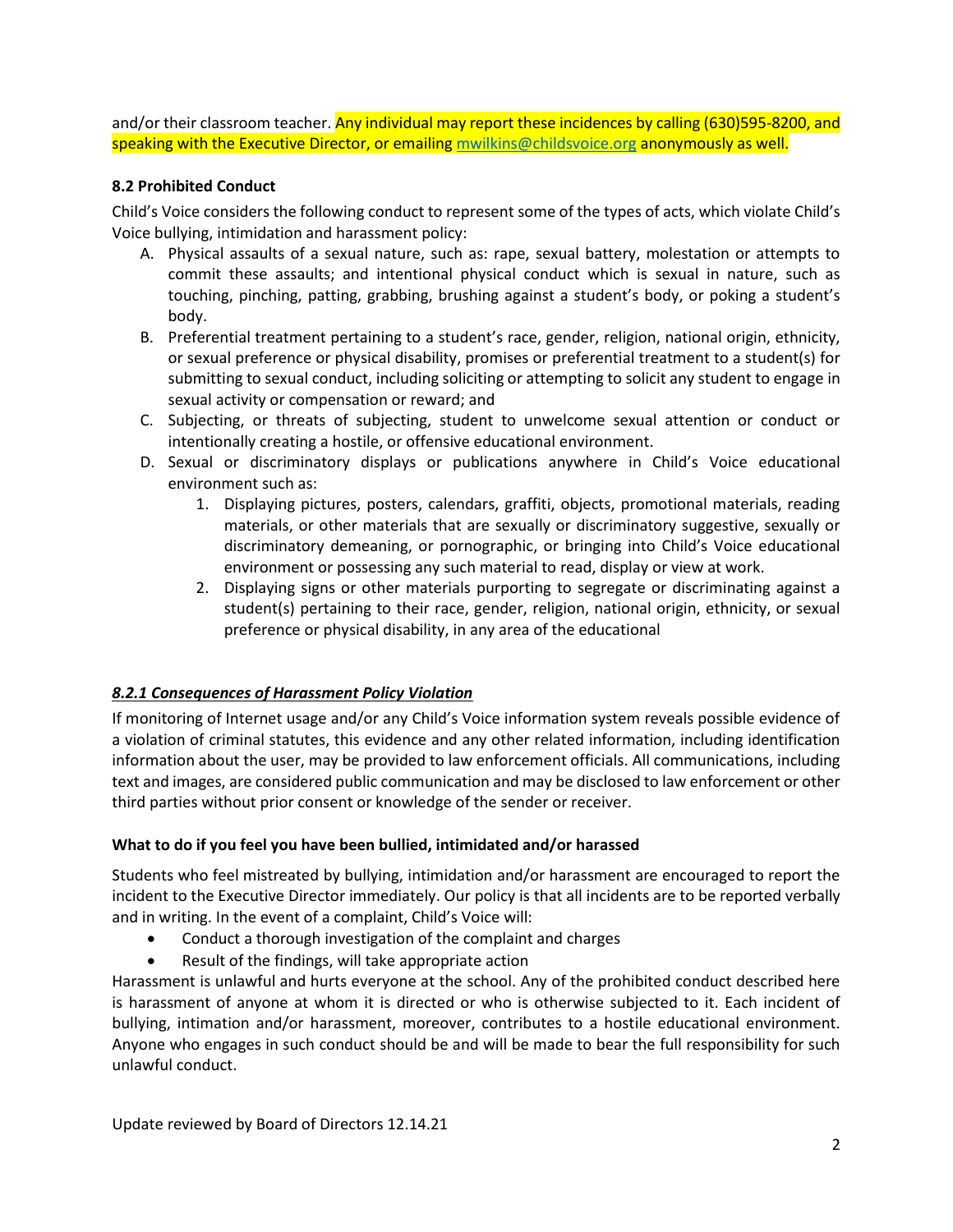# *8.2.2 Students Prevention of and Response to Bullying, Intimidation, and Harassment*

Bullying, intimidation, and harassment diminish a student's ability to learn and a school's ability to educate. Preventing students from engaging in these disruptive behaviors is an important goal. Bullying on the basis of actual or perceived race, color, nationality, sex, sexual orientation, gender identity, genderrelated identity or expression, ancestry, age, religion, physical or mental disability, order of protection status, status of being homeless, or actual or potential marital or parental status, including pregnancy, association with a person or group with one or more of the aforementioned actual or perceived characteristics, or any other distinguishing characteristic is prohibited in each of the following situations:

- A. During any school sponsored education program or activity.
- B. While in school, on school property, on school buses or other school vehicles, at designated school bus stops waiting for the school bus, or at school sponsored or school sanctioned events or activities.
- C. Through the transmission of information from a school computer, a school computer network, or other similar electronic school equipment.
- D. Through the transmission of information from a computer that is accessed at a non-school related location, activity, function, or program or from the use of technology or an electronic device that is not owned, leased, or used by a school district or school if the bullying causes a substantial disruption to the educational process or orderly operation of a school. This item (4) applies only in cases in which a school administrator or teacher receives a report that bullying through this means has occurred and it does not require a district or school to staff or monitor any non-schoolrelated activity, function, or program.

#### **8.3 Definitions from Section 27-23.7 of the School Code (105 ILCS 5/27-23.7)**

*Bullying* includes cyber-bullying and means any severe or pervasive physical or verbal act or conduct, including communications made in writing or electronically, directed toward a student or students that has or can be reasonably predicted to have the effect of one or more of the following:

- 1. Placing the student in reasonable fear of harm to the student's person or property.
- 2. Causing a substantially detrimental effect on the student's physical or mental health.
- 3. Substantially interfering with the student's academic performance.
- 4. Substantially interfering with the student's or students' ability to participate in or benefit from the services, activities, or privileges provided by a school.

*Cyber-bullying* means bullying through the use of technology or any electronic communication, including without limitation any transfer of signs, signals, writing, images, sounds, data or intelligence of any nature transmitted in whole or in part by a wire, radio, electromagnetic system, photo-electronic system, or photo-optical system, including without limitation electronic mail, Internet communications, instant messages, or facsimile communications. *Cyber-bullying* includes the creation of a webpage or weblog in which the creator assumes the identify of another person or the knowing impersonation of another person as the author of posted content or messages if the creation or impersonation creates any of the effects enumerated in the definition of *bullying*.

*Cyberbullying* also includes the distribution by electronic means of a communication to more than one person or posting of material on an electronic medium that may be accessed by one or more persons if the distribution or posting creates any of the effects enumerated in the definition of *bullying*.

#### **8.4 Bullying Prevention and Response Plan**

The Executive Director or designee shall develop and maintain a bullying prevention and response plan that advances Child's Voice goal of providing all students with a safe learning environment free of bullying and harassment. This plan must be consistent with the following requirements:

Update reviewed by Board of Directors 12.14.21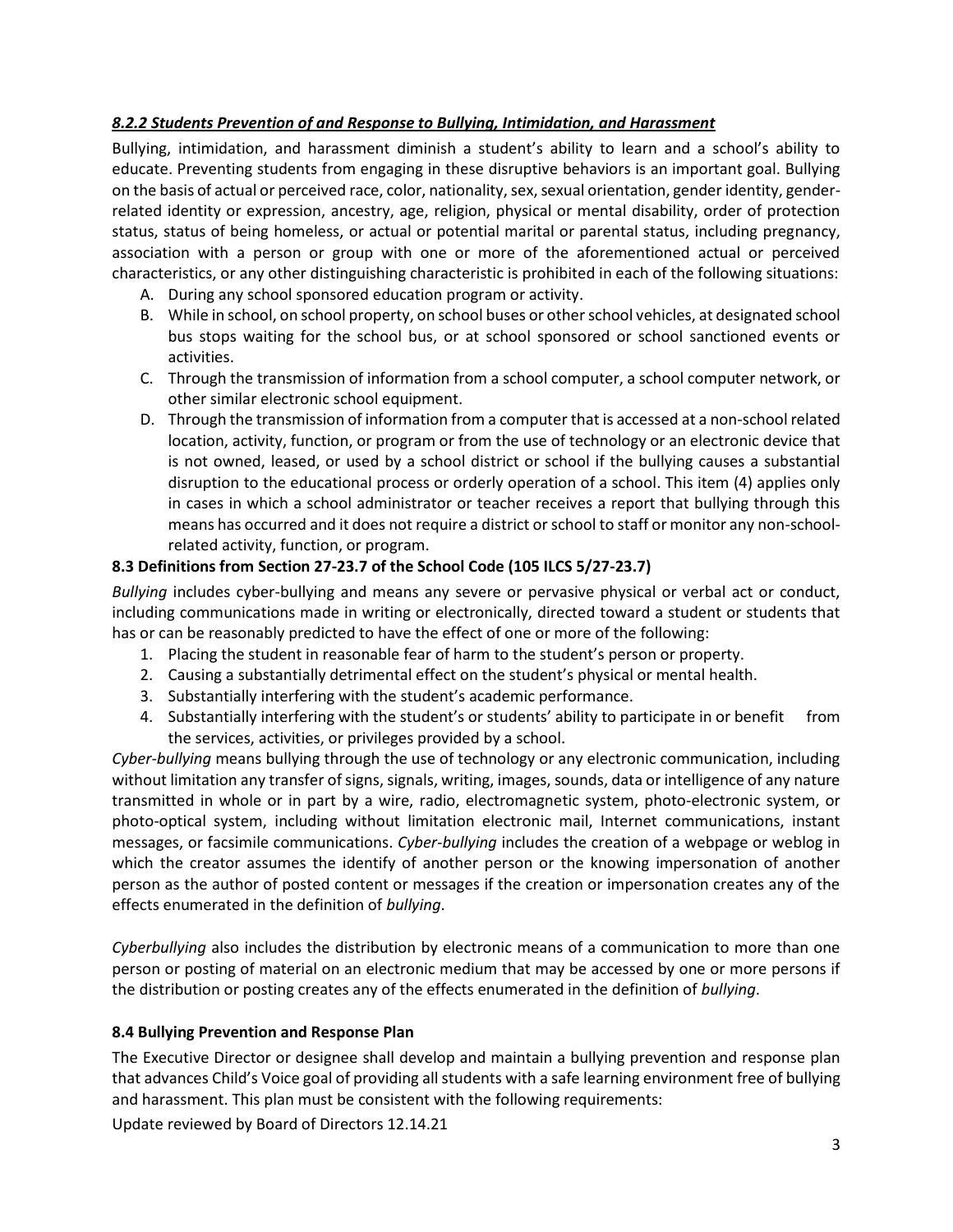Child's Voice uses the definition of bullying as provided in this policy.

- A. Bullying is contrary to State law and the policy of this Child's Voice. However, nothing in Child's Voice bullying prevention and response plan is intended to infringe upon any right to exercise free expression or the free exercise of religion or religiously based views protected under the First Amendment to the U.S. Constitution or under Section 3 of Article I of the Illinois Constitution.
- B. Students are encouraged to immediately report bullying. A report may be made orally to any staff member with whom the student is comfortable speaking. Anyone, including staff members and parents/guardians, who has information about actual or threatened bullying is encouraged to report it to the Executive Director or School Social Worker. Anonymous reports are also accepted.
- C. Consistent with federal and State laws and rules governing student privacy rights, the Executive Director or designee shall promptly inform parent(s)/guardian(s) of all students involved in an alleged incident of bullying and discuss, as appropriate, the availability of social work services, counseling, psychological services, or other interventions, and restorative measures.
- D. The Executive Director or designee shall promptly investigate and address reports of bullying, by, among other things:
	- 1. Making all reasonable efforts to complete the investigation within 10 school days after the date the report of the incident of bullying was received and taking into consideration additional relevant information received during the course of the investigation about the reported incident of bullying
	- 2. Involving appropriate school support personnel and other staff persons with knowledge, experience, and training on bullying prevention, as deemed appropriate, in the investigation process.
	- 3. Notifying the Principal or school administrator or designee of the report of the incident of bullying as soon as possible after the report is received.
	- 4. Consistent with federal and state laws and rules governing student privacy rights, providing parents and guardians of the students who are parties to the investigation information about the investigation and an opportunity to meet with the principal or school administrator or his or her designee to discuss the investigation, the findings of the investigation, and the actions taken to address the reported incident of bullying.

The Executive Director or designee shall investigate whether a reported act of bullying is within the permissible scope of the Child's Voice jurisdiction and shall require that the school provide the victim with information regarding services that are available within the school and community, such as counseling, support services, and other programs.

- E. The Executive Director or designee shall use interventions to address bullying, which may include, but are not limited to, school social work services, restorative measures, social emotional skill building, counseling, psychological services, and community-based services.
- F. A reprisal or retaliation against any person who reports an act of bullying is prohibited. A student's act of reprisal or retaliation will be treated as bullying for purpose of determining any consequences or other appropriate remedial actions.
- G. A student will not be punished for reporting bullying or supplying information, even if Child's Voice investigation concludes that no bullying occurred. However, knowingly making a false accusation or providing knowingly false information will be treated as bullying for the purposes of determining any consequences or other appropriate remedial actions.
- H. Child's Voice bullying prevention and response plan must be based on the engagement of a range of school stakeholders, including students and parents/guardians.